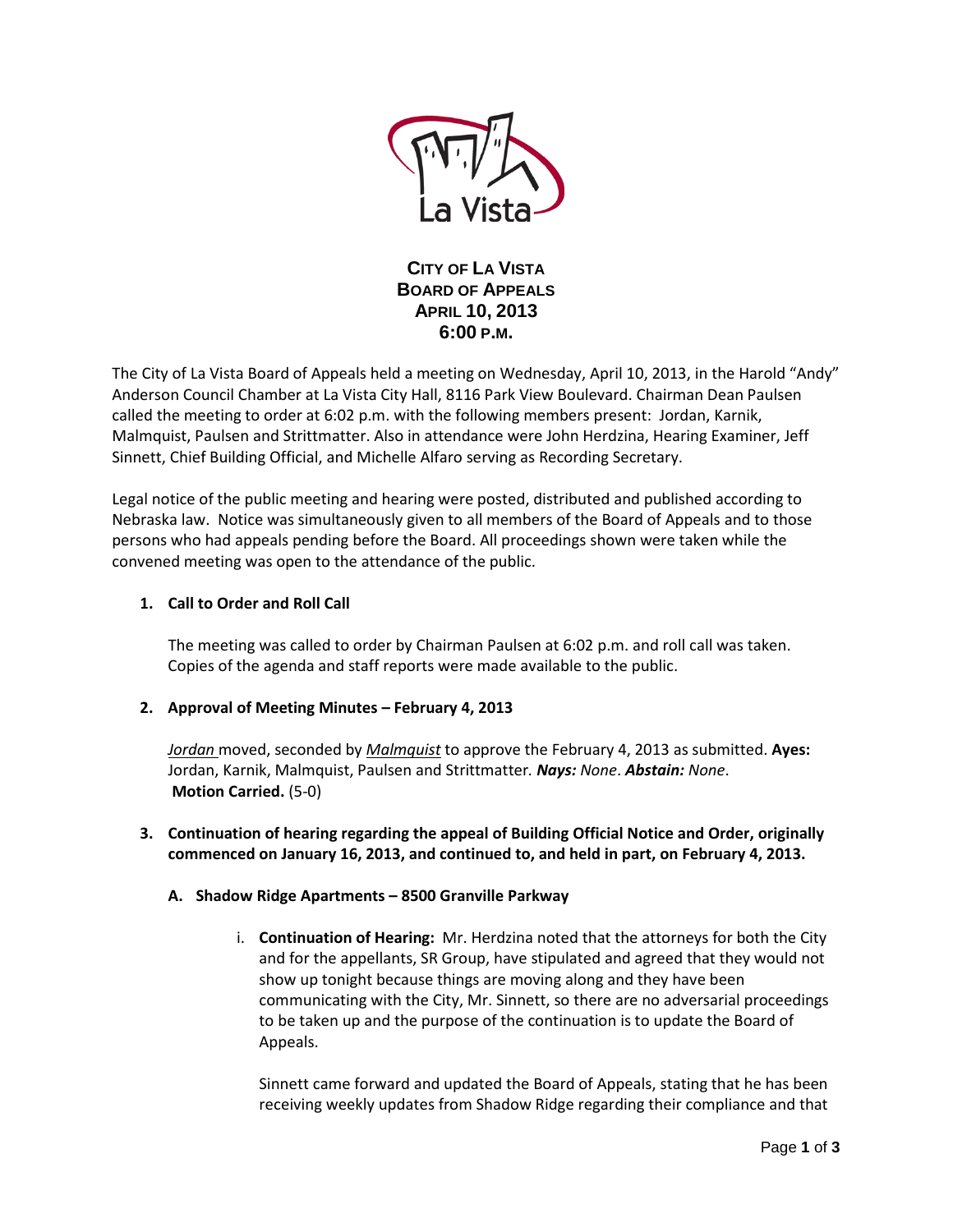he was satisfied with their progress. He stated, he and another inspector have been out a couple times to look and see how they are progressing with the new installations and they seem to be going to the code and he is happy with their good faith effort. He said that the first twenty-eight units are ready to be inspected.

Mr. Herdzina questioned the reports in the packet, the first being the regular reports and the second being the notices by the gas company, Black Hills.

Mr. Sinnett stated he talked to Black Hills and they are going along with him on his inspection and that on new installations they will go and approve the gas connection, not necessarily the applicable installation codes.

Mr. Karnik questions the twenty-eight units.

Mr. Sinnett stated that this hearing is regarding the first twenty-eight units that were inspected, and that according to the appellants they have completed all interior repairs; however, the inspection still needs to be completed.

Mr. Herdzina said the main concern is that the City is happy with their progress.

Mr. Sinnett stated he is happy with their progress.

Mr. Herdzina suggested to the board to pick a date in the future to continue the hearing and set that as a formal hearing date and see if they get completed or if the progress is being made as the Chief Building Official deems appropriate.

Mr. Sinnett stated he would like to receive the campus plan regarding the decks, prior to June 5, 2013.

Laura Miller came forward and stated that Five Star Construction came out and looked at the all of the decks that need to be addressed and a plan is in place for the original twenty-eight units.

Mr. Herdzina questioned the number of decks in question.

Ms. Miller stated sixteen.

Mr. Herdzina asked what time line she was considering.

Ms. Miller stated they will start on May  $1<sup>st</sup>$  and the hope is to have them completed, by the First of June, or end of May.

Mr. Herdzina asked if the contractor felt that was reasonable.

Ms. Miller stated they did, weather permitting.

Mr. Herdzina questioned if everything would be completed by June  $5<sup>th</sup>$ .